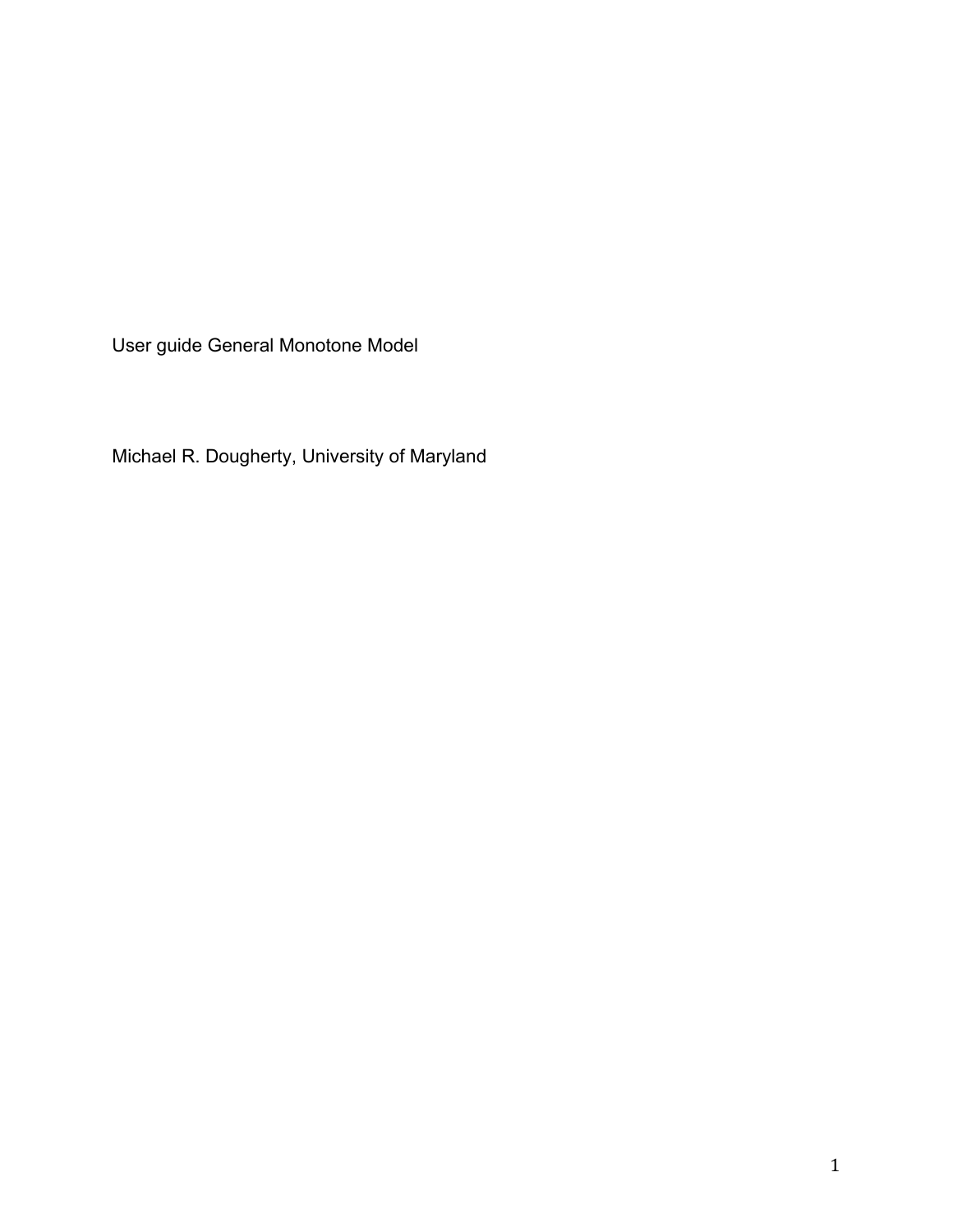This document describes how to implement MatLab® code for running statistical tests using the General Monotone Model (GeMM).

Mathematical details of GeMM are provided in:

Dougherty, M. R. & Thomas, R.P. (in press). Robust decision making in a non-linear world. *Psychological Review*.

Users should cite this paper when using GeMM in research papers or presentations.

Copyright Michael R. Dougherty ©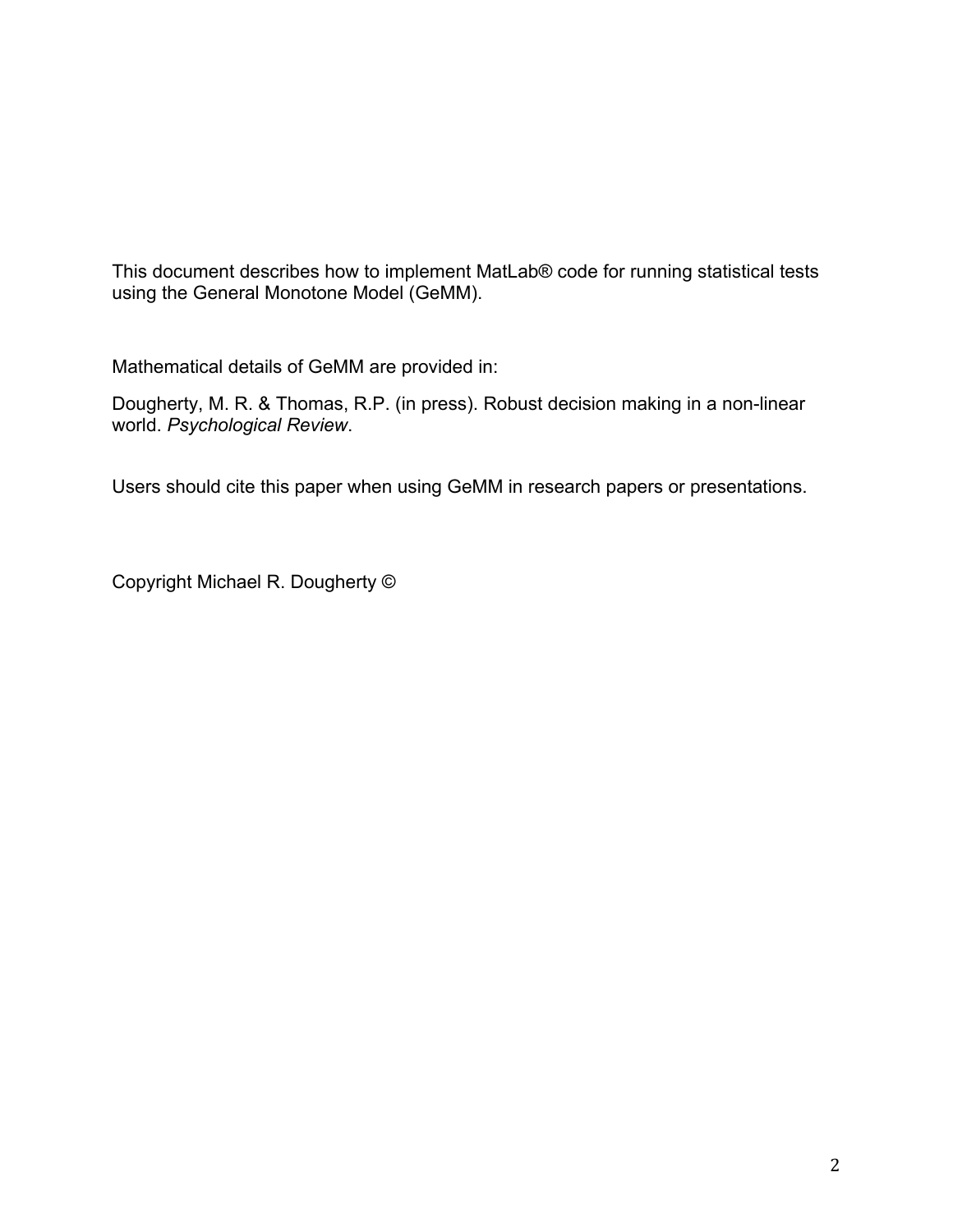- I. Overview
- II. Required Toolboxes and functions
- III. Using GeMM with your own data
	- a. Overview
	- b. Quick guide to using GeMM
	- c. Interpreting the output
	- d. Conducting split-half cross-validation
- IV. Advanced implementation
	- a. Inputting data
	- b. Setting fit criterion
	- c. Setting model selection method
	- d. Parameters for genetic algorithm
- V. References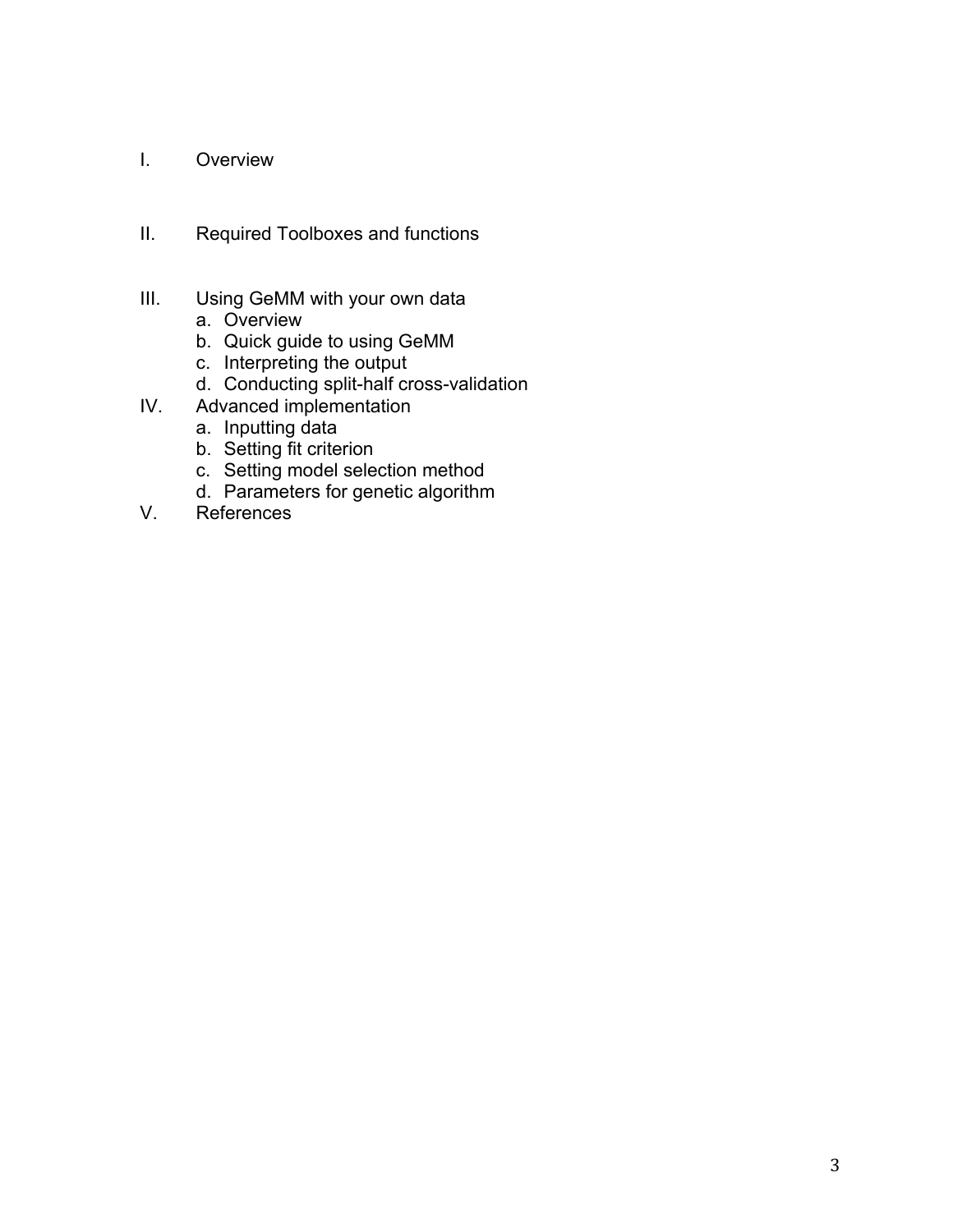# I. Overview

The General Monotone Model (GeMM) is a statistical algorithm for predicting rank orders from a set of predictor variables. The primary difference between GeMM and standard Least Squared statistical procedures is that GeMM fits data using the method of paired comparisons to minimize the number of rank-order inversions between the predicted and observed values, rather than minimizing the squares differences between the predicted and observed variables. The use of paired comparisons to fit the data means that GeMM can be used with both ordinal or interval scaled variables and that it is robust to non-linearity's in the criterion variable. The predicted values produced by GeMM are metrically scaled (i.e., the distances between adjacent values can be interpreted). However, these metric values are not guaranteed to be in the original units as GeMM does not include an intercept term. A function to estimate the quantitative values is currently under construction.

The matlab code written by Michael Dougherty enables you to use GeMM on your own data. At present, this code is written to perform all-subsets regression. All subsets regression finds the best overall model that trades parsimony for fit. In essence, GeMM finds the configuration of the parameters that maximizes the rank-order correspondence between the model's prediction and the observed criterion variable.

The matlab code *does not* automatically examine interaction terms. Interaction terms would have to be entered in as a separate column of data in the input dataset. Having done this, the code does not treat columns containing interactions any differently

The code was written to allow for you to use both least-squares and GeMM. Hence, it is easy to compare the predictive accuracy of GeMM with that of OLS using the same model selection criterion. Additionally, there are a lot of options left in the code from when it was in the development stage. These options allow the user to test out alternative versions of the fit criterion and to generally explore the behavior of GeMM on their own.

The user can choose between three model selection criterion. These three fit criteria are the Akaike Information Criterion (AIC), Bayesian Information Criterion (BIC) and the Risk Inflation Criterion (RIC). It is recommended that the monotone version of the Bayesian Information Criterion be used.

*The "Quick guide to using GeMM" provides the parameter settings for running GeMM using settings that have been extensively tested.*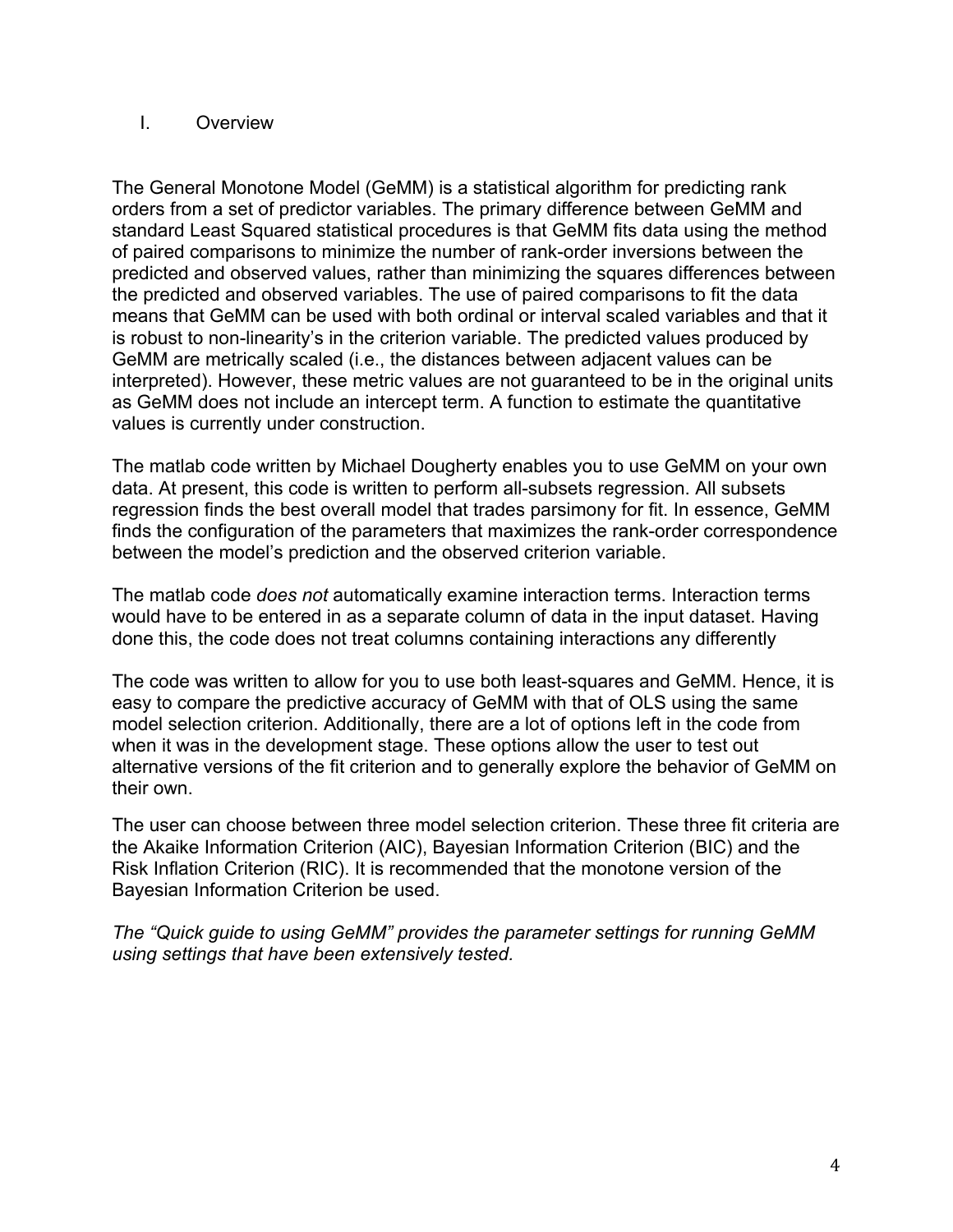II. Required Toolboxes and functions

## **Toolboxes**

## *Statistics Toolbox*

GeMM uses the least-squared solution to seed the search for regression parameters (the beta weights). The regression function is called from Matlab® to generate a subset of the beta weights that get entered into genetic algorithm.

## *Communications Toolbox*

This toolbox is needed for optimizing the genetic algorithm function, buildbetas pie\_sample\_GA.m. The default setting for buildbetas pie\_sample\_GA.m is to use graycodes to construct all possible configurations of the beta weights variables (excludes interaction terms). If you do not have access to the communications toolbox, you will need to open the buildbetas\_pie\_sample\_GA and switch off the use of the graycodes. This is done simply by changing the following line of code:

gray ='onn'; to  $gray = 'off';$ 

Note, the gray codes specifications are produced only for data sets that include 9 or fewer predictors. If your dataset includes more than 9 predictors, gray codes are automatically shut off.

# **Files and functions**

## *GeMM.m*

This is the main program for running GeMM analyses. This script calls all remaining functions.

## *buildbetas\_pie\_sample\_GA.m*

This function constructs beta weight vectors using a genetic algorithm.

## *gemmfit\_v3.m*

This function estimates fit index and model selection procedure on estimation sample.

## *gemmcross\_v3.m*

This function to computes prediction accuracy on cross validation sample.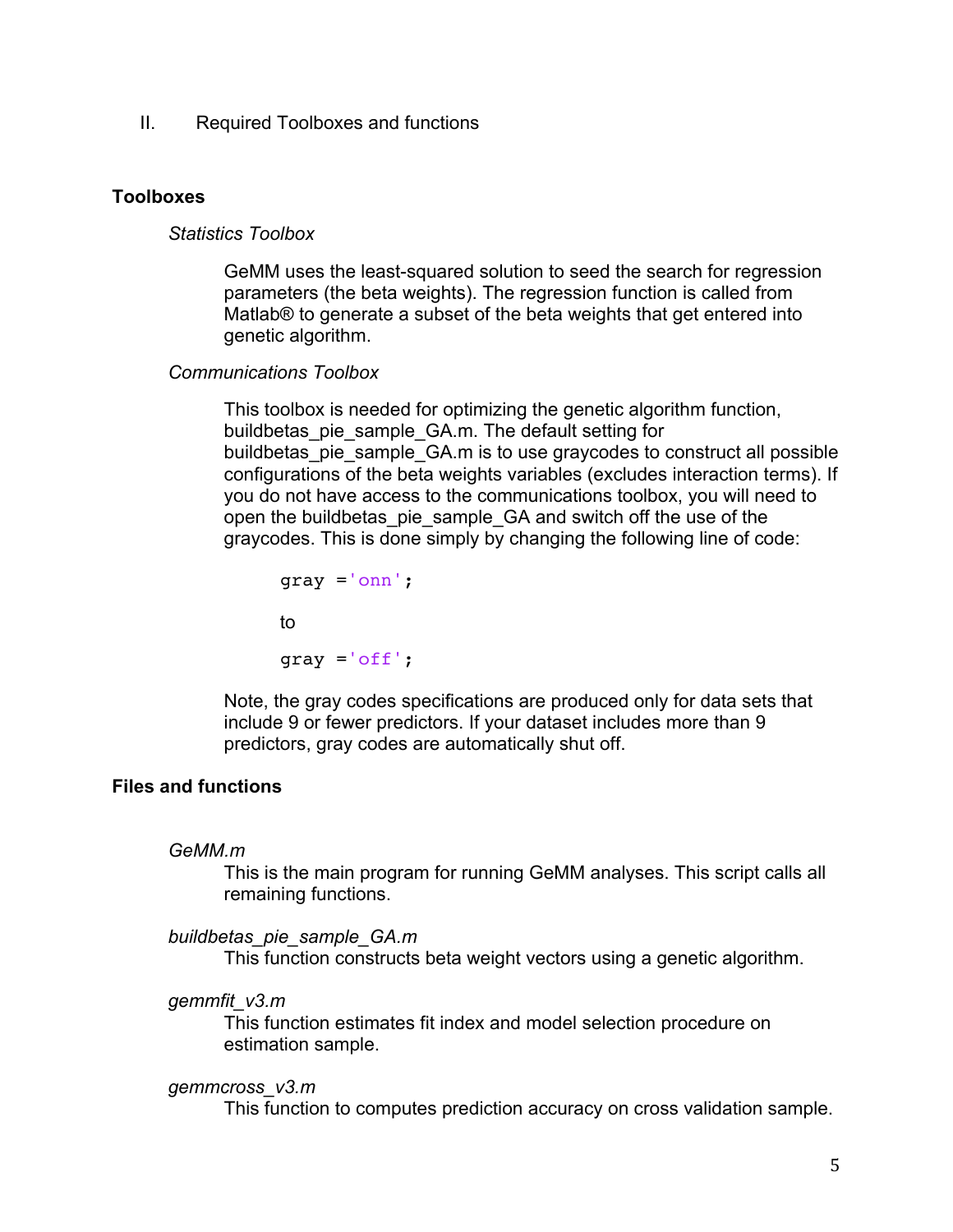#### *normalizedata.m*

This function rescales the data to help optimize parameter search. Because GeMM does not need an intercept parameter, it does not estimate precise quantitative values. To narrow the parameter search space and optimize the search for the best fit beta weights, its advisable to range normalize the criterion variable. This is done by default by GeMM, but is easily set to use the original values or the rank transformation

#### *dichomizedata.m*

This function performs median splits on predictors. This is used only to compare GeMM with the Take The Best Heuristic, which requires dichotomous predictors.

## *givedeciles.m*

This function computes a decile matrix, which is used to determine prediction accuracy for extreme scores. This is currently in beta testing (Jan 4, 2011).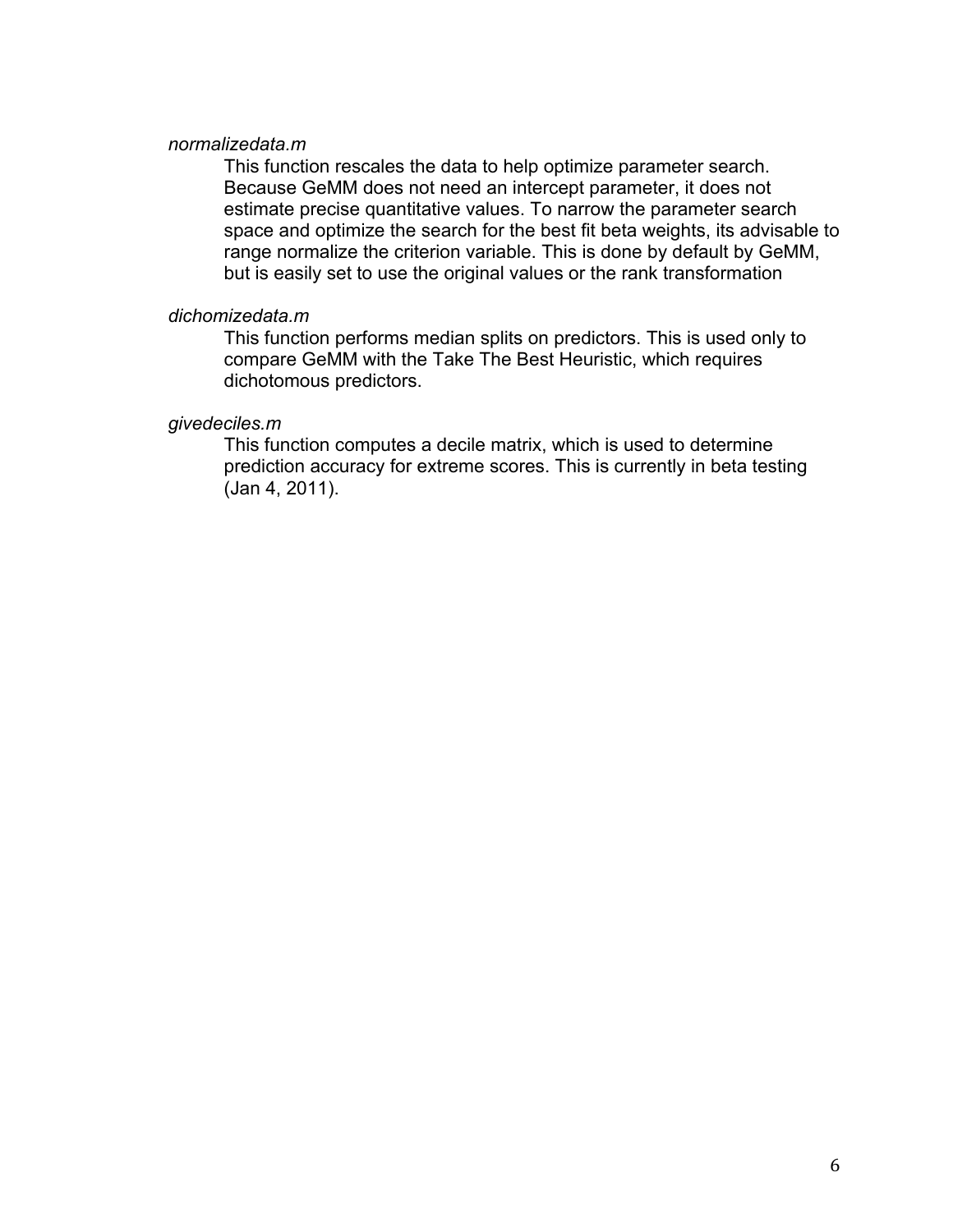# III. Using GeMM on your own data

# Quick Guide Overview

This section provides a quick step-by-step procedure for analyzing your data with GeMM. Before proceeding, however, it's important to point out that the GeMM analysis is very computationally intensive, so it may take a bit for GeMM to finish crunching the numbers. The computational intensity stems from two components: The fit criterion and the parameter search. The fit criterion in GeMM requires that GeMM examine the dominance structure of all pairwise comparisons, of which there are N(N-1)/2, for each vector of beta weights. The number of beta vectors is determined by the settings used on the genetic algorithm.

To illustrate the computational intensity, imagine a data set with 100 observations. There are exactly 100(100-1)/2=4950 paired comparisons to be made between the observed criterion variable and the predicted values. Each beta weight yields a different set of predicted values. What we want to do is find the beta weights that maximize the rank order correspondence between the criterion and predicted values. This requires that we create 100's or 1000's of vectors of beta weights. Using a genetic algorithm, say we create an initial population of 6000 vectors of beta weights. This means there are  $6000 \times 4950 = 29,700,000$  paired comparisons on this initial population alone. But we're not done, because what we want to do is find the *best* weight vector, which may not have been included in the initial population. So, we select out the good vectors from initial population and use these to create a new population of 6000 vectors, which are then used to fit the data once again. This process repeats until the solution appears stable. If we repeat this process 10 times then we have  $6000 \times 4950 \times 10 = 297,000,000$ paired comparisons.

Despite this computational complexity, GeMM runs surprisingly fast on most modern computers for modest sample sizes (N <=100). However, note that the number of paired comparisons is an exponential function of N, so as sample size increases, there will be greater increases in the time needed for GeMM to complete. With sample sizes of greater than 500, you might want to run the analysis over night.

Computational time will also increase with the number of predictors in the dataset. GeMM is currently optimized to work with datasets with 9 or fewer predictors, but it will work with any number of predictors, so long as  $N > (P+1)$ , where P is the number of predictors.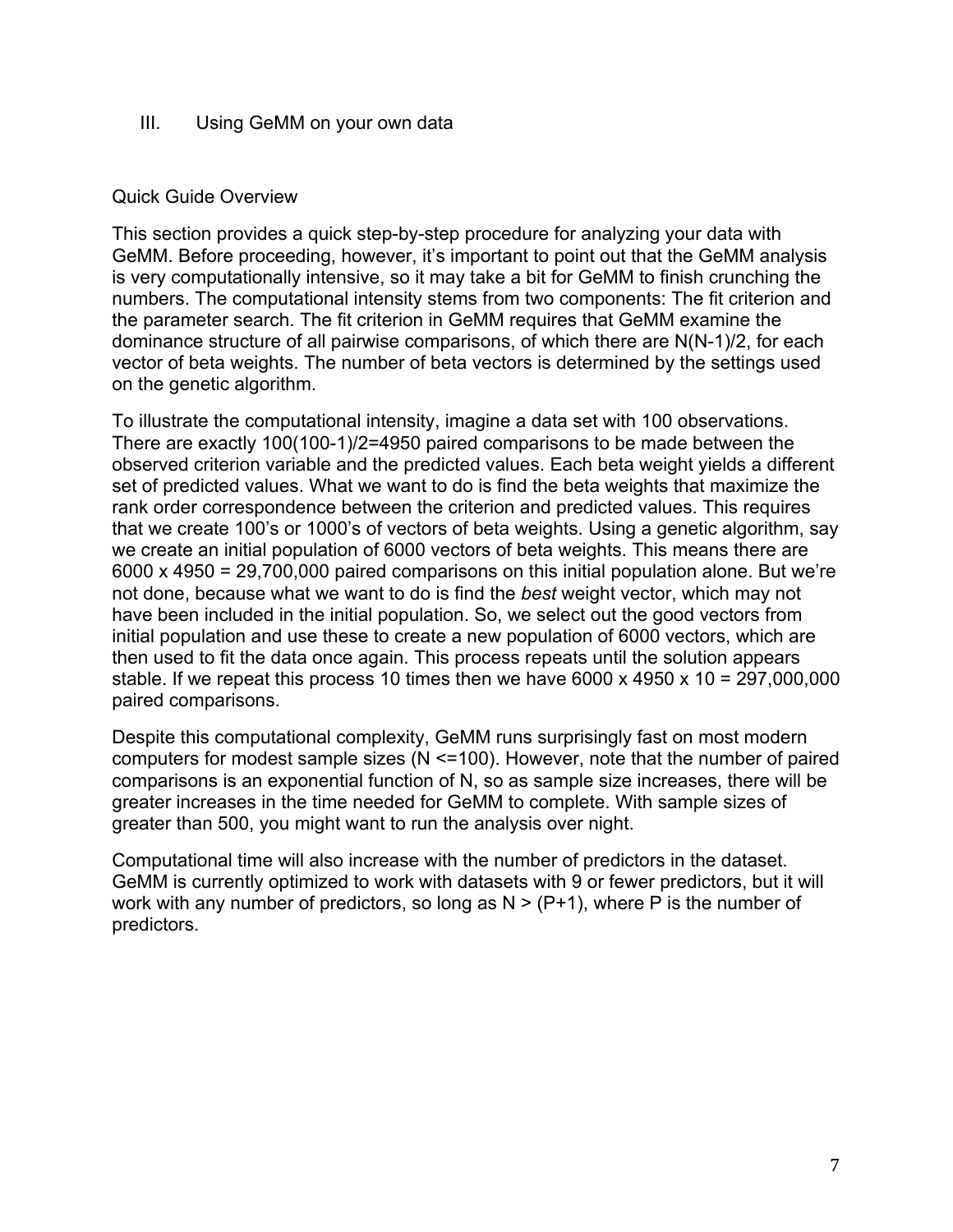## **Step-by-Step procedure**

Step 1. Open MatLab.

Step 2. Make sure all of the source files are in the same directory.

Step 3. Open *GeMM.m*

|                | ş<br>闇 唱<br>$\mathbf{0}$<br>$\times$ % % $\cdot$<br>1.0<br>$\div$ 1.1<br>$+$ $-$<br>- 1 |  |  |  |  |  |  |
|----------------|-----------------------------------------------------------------------------------------|--|--|--|--|--|--|
| $41 -$         | datafilename = 'Engle1999CogAbilityData.csv';                                           |  |  |  |  |  |  |
| $42 -$         | outputfilename www.matware.mat/                                                         |  |  |  |  |  |  |
| 43             |                                                                                         |  |  |  |  |  |  |
| $44 -$         | estprobdyad=0;                                                                          |  |  |  |  |  |  |
| $45 -$         | crosprobdyad=0;                                                                         |  |  |  |  |  |  |
| $46 -$         | rand( <i>LaeedL,</i> 123456789)                                                         |  |  |  |  |  |  |
| $47 -$         | randn( <i>Laeed.</i> , 987654321)                                                       |  |  |  |  |  |  |
| $48 -$         | $estpearson = 0;$                                                                       |  |  |  |  |  |  |
| $49 -$         | crospearson = $0$ ;                                                                     |  |  |  |  |  |  |
| 50             |                                                                                         |  |  |  |  |  |  |
| $51 -$         | format short;                                                                           |  |  |  |  |  |  |
| $52 -$         | $NBeta = 6000;$<br>%initial population -number of betas                                 |  |  |  |  |  |  |
| $53 -$         | $nummodelskeep = NBeta/4;$<br>% models in mutation pool                                 |  |  |  |  |  |  |
| $54 -$         | $Nsuperclites = nummodelskeep/4;$                                                       |  |  |  |  |  |  |
| $55 -$         | %option: u='unit' or m='metric' weights<br>weights = $'m'$ ;                            |  |  |  |  |  |  |
| 56 –           | % restrict number of parameters in model to com<br>$numpam = 0$ ;                       |  |  |  |  |  |  |
| $57 -$         | scale='norm';<br>%Scale: 'rank' = rank transformation, sqrt = sq                        |  |  |  |  |  |  |
| $58 -$         | $dichotomize = 0;$                                                                      |  |  |  |  |  |  |
| 59.            |                                                                                         |  |  |  |  |  |  |
| $60 -$         | $model selection = 'BC1';$                                                              |  |  |  |  |  |  |
| 61             | %'BC1' = Bayesian Information Criterion using tau 2 r                                   |  |  |  |  |  |  |
| 62             | <i><b>&amp;transformation</b></i>                                                       |  |  |  |  |  |  |
| 63             |                                                                                         |  |  |  |  |  |  |
| 64             | %'SAT' = saturated model, minimize p(incorrect)                                         |  |  |  |  |  |  |
| 65             |                                                                                         |  |  |  |  |  |  |
| $66 -$         | $fict criterion = 'knp';$                                                               |  |  |  |  |  |  |
| 67             | %'knp' = kendall's tau to r transformation, adjusted for number                         |  |  |  |  |  |  |
| 68             | % of predictors in dataset. (RECOMMENDED)                                               |  |  |  |  |  |  |
| 69             | %'ols' = pearson's r. This is like using standard least-squared                         |  |  |  |  |  |  |
| 70             | % methods with a BIC fit criterion.                                                     |  |  |  |  |  |  |
| 71             |                                                                                         |  |  |  |  |  |  |
| 72             | % Alternative fit metrics                                                               |  |  |  |  |  |  |
| 73             | %'knk' = kendall's tau to r transformation, adjusted for number                         |  |  |  |  |  |  |
| 74             | % of predictors in fitted model.                                                        |  |  |  |  |  |  |
| 75             | %'ken' = r estimated from ken, unadjusted (this overfits the                            |  |  |  |  |  |  |
| 76             | tdata)                                                                                  |  |  |  |  |  |  |
| 77             | %'kn2' = r estimated from ken, uses adjusted r-ssqured                                  |  |  |  |  |  |  |
| 78             |                                                                                         |  |  |  |  |  |  |
| $79 -$         | NDatagen =20; %number of random samples generated for estimation                        |  |  |  |  |  |  |
| $80 -$         | Nreps $=20$ ; $\frac{1}{2}$ number of cycles/iterations through genetic algorithm       |  |  |  |  |  |  |
| 81             |                                                                                         |  |  |  |  |  |  |
| $\overline{a}$ | ----- F.                                                                                |  |  |  |  |  |  |

Step 4. Set data file name in the following line (approximately line 41):

*datafilename* = 'Engle1999CogAbilityData.csv';

*Datafilename* must be column formatted, such that the criterion variable (the variable you wish to predict) is in the first column and the predictor variables are in columns 2 through the P+1, where P is the total number of predictors. The MatLab function csvread is called to read the data file.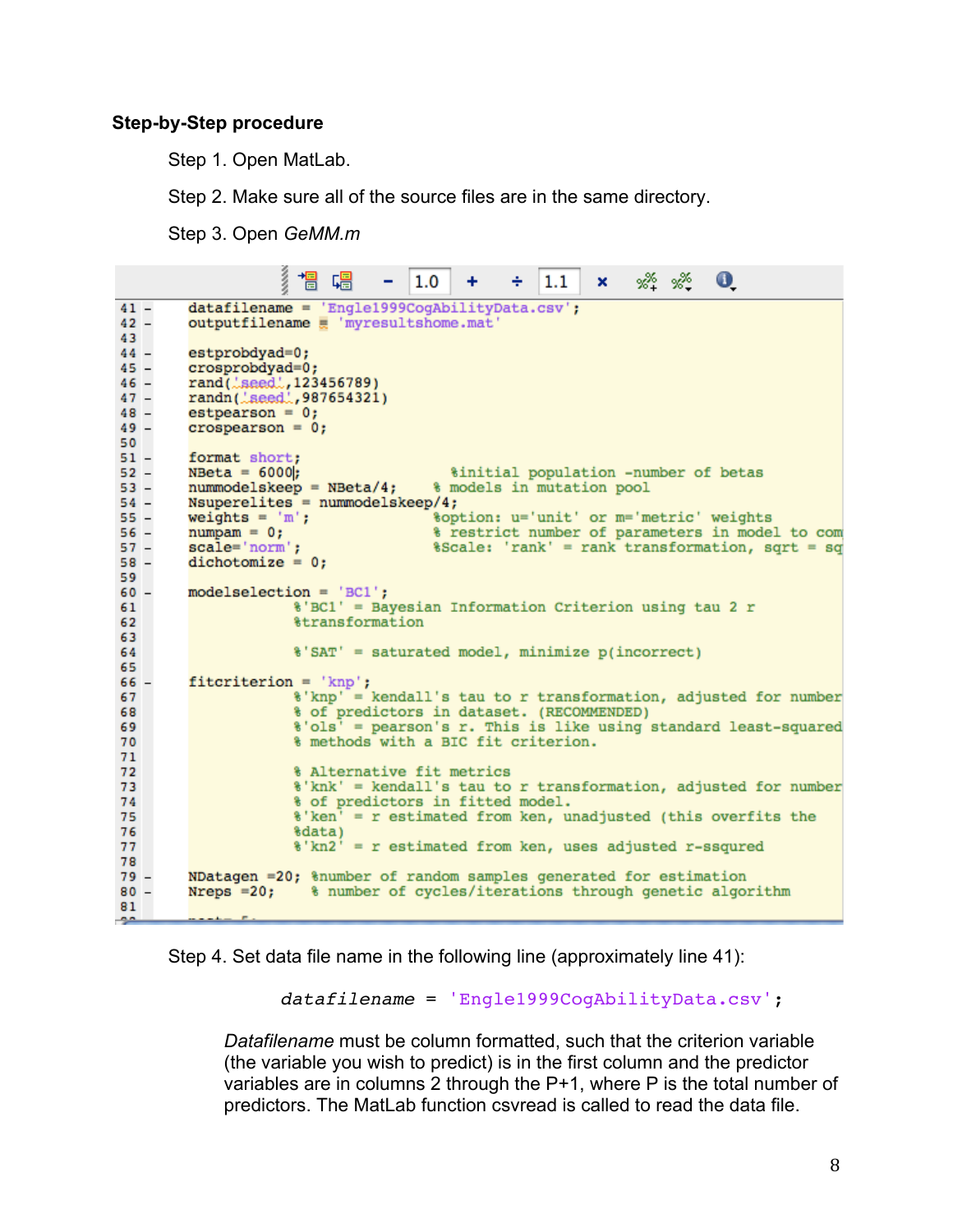MatLab supports many file types, but use of other file types will require that you modify the source code.

Step 5. Set output file name (approximately line 42).

*outputfilename* = 'myresultshome.mat'

Data are saved as a .mat (MatLab binary format) in a data structure called simresults. The results will also be displayed at the end of the analysis.

#### Step 6. Set fit criterion

If you wish to model data using GeMM, set fitcriterion = 'knp'. If you wish to model data using OLS, set fitcriterion = 'ols'.

Step 7. Set model selection criterion.

Several options for model selection are included in the software. But only the Bayesian Information Criterion has been extensively tested with GeMM.

Bayesian Information Criterion (finds model that minimizes the BIC) modelselection = 'BC1';

Akaike Information Criterion (finds model that minimizes the AIC) modelselection= 'AIC';

Risk Inflation Criterion (Finds model that minimizes the RIC) modelselection='RIC';

Saturated model (finds model that minimizes 1-tau, which will most often include all parameters) modelselection='SAT';

Step 8. Run the code

## **Interpreting the output.**

The output of a GeMM analysis is a vector of numbers providing various measures of estimation accuracy or fitness, a vector representing the selected model parameters, and the parameter values provided by the standard OLS regression. For now, you can ignore the OLS weights, and focus on what is described below.

Data are stored in a data structure called simresults: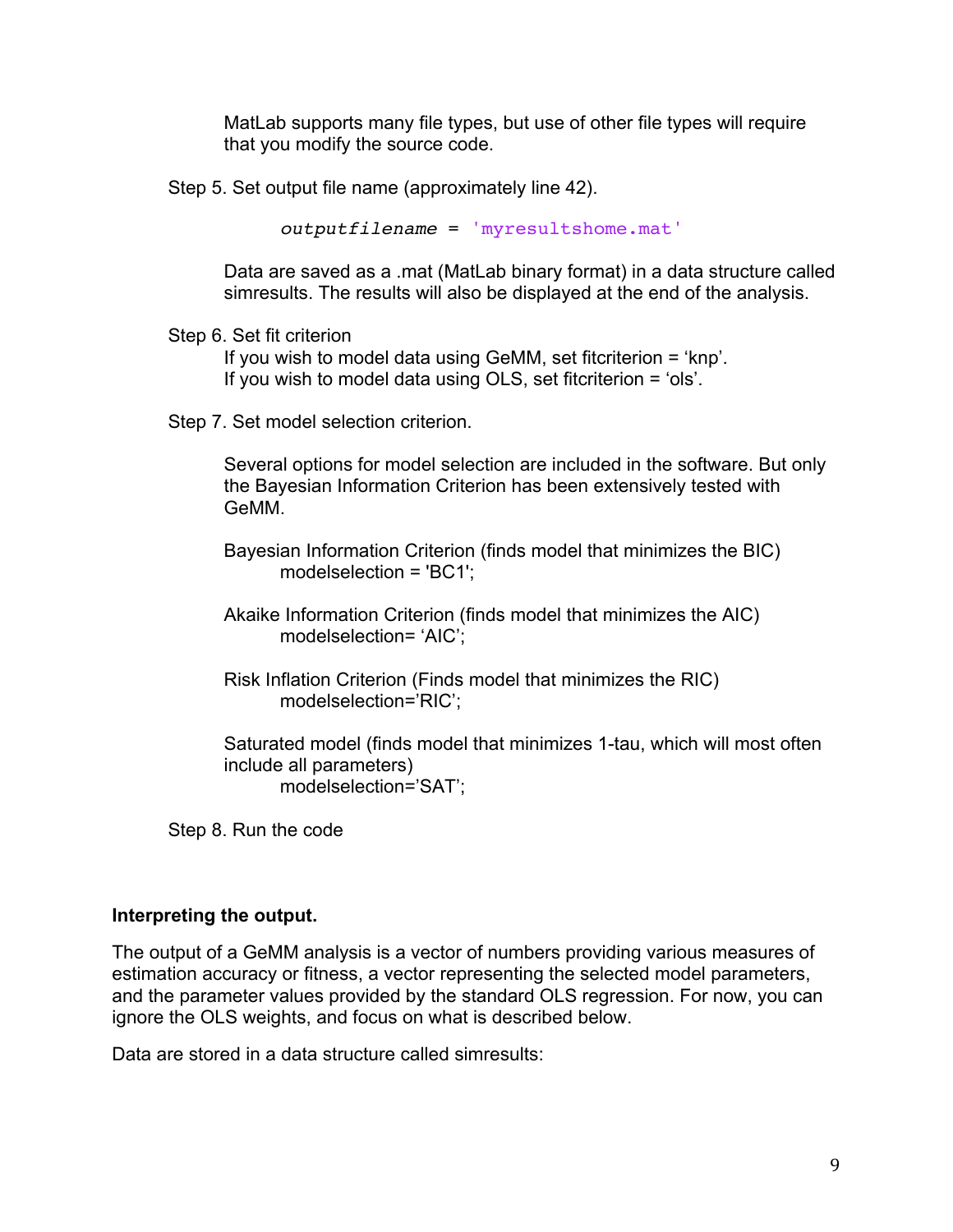```
EDU>> simresults
 simresults =
     parameters: [1500 20 0.5000]
        testnum: 'olsBC1norm15-Jan-2012'
     estimation: [2x24 double]
        pless05: [2x9 double]
       crossval: [2x6 double]
EDU>>
```
"parameters" is a vector with three values: The number of vectors that are used in the genetic algorithm to build each generation's population. The initiation population is 4x this number. The second value is the number of elites retained at each generation. The third value is the percentage of the data included in estimation.

Testnum is a string containing fit type (e.g., OLS versus KNP), model selection procedure (BC1), how data were rescaled (norm) and the date of the test.

"estimation" is a vector containing the fit index, the GeMM estimated beta weights, and the OLS estimated beta weights (these can be used comparatively to GeMM's estimated weights).

"pless05" is a vector of 1's and 0's indicating which parameters were significant using OLS regression (these can be used for a quick and dirty assessment of how well GeMM agrees with the OLS-wald solution).

"crossval" is a vector containing the predictive accuracy of the estimated GeMM. This data structure is filled only if pest<1.0. "pest" is the proportion of the data used for estimation, it can range from 0 <pest <= 1.0.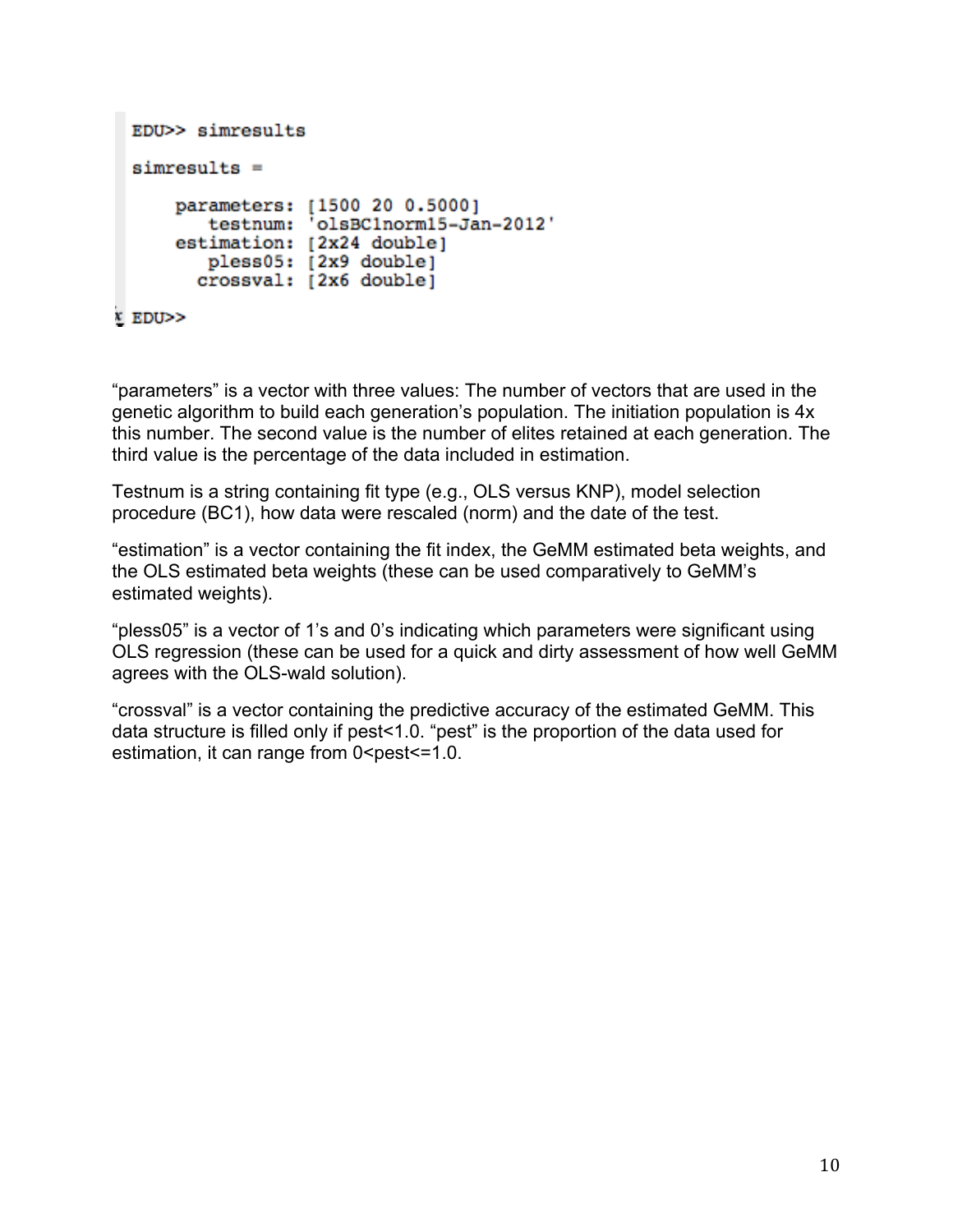```
estimationdiagnostics =0.6460
                         0.6656
                                   0.3378
                                              0.4260
                                                        2,0000
  -12.3768cross validation diagrams =0.5930
                                   0.23310.3645
   -1.05080.6141
                                                        2,0000
fitcriterion =
knp
precovery =0
           0
                 \mathbf{0}1\mathbf{0}\mathbf{1}0
                                                 0
                                                       0
```
**Model fit:** The first six numbers provide various measures of prediction accuracy and model fit.

| Fit Index  | P(concordance)   Success |        | au     | Pearson r |        |
|------------|--------------------------|--------|--------|-----------|--------|
| $-12.3768$ | 0.6460                   | 0.6656 | 0.3378 | 0.4260    | 2.0000 |
|            |                          |        |        |           |        |

"Fit Index" is an index of model fit, as given by the model selection procedure used: BIC, AIC, or RIC (whichever is chosen). Better fit is indexed by a smaller (more negative) value. The null model will have a value of zero; models with fit criterion less than 0 are preferred to the null. *Note, the BIC computed using knp cannot be compared to a BIC computed using OLS. To compare the two, compute the value of BICt' using the value of tau estimated from the OLS model.*

For GeMM, the BIC is computed by approximating r from tau (this is the BICt' provided in Dougherty & Thomas, in press). Kendall (1970) showed that r could be estimated from tau using sin((pi/2)(tau)). For our purposes, we bias tau downward using  $sin((pi/2)(tau*omega))$  where omega =  $(N-P-1)/(N)$  and P is the number of predictors in the dataset.

"P(concordance)" is simply the proportion of concordant pairs,  $C/[N(N-1)/2]$ , where C is the number times the dominance structure of the predicted and observed pairs agree. See Dougherty & Thomas for further details.

"Success" is a metric that corrects the concordance rate by a guessing. When the predicted value for a pair of observations is tied, success takes this into account by assigning half of the guesses as concordances and half as disconcordances.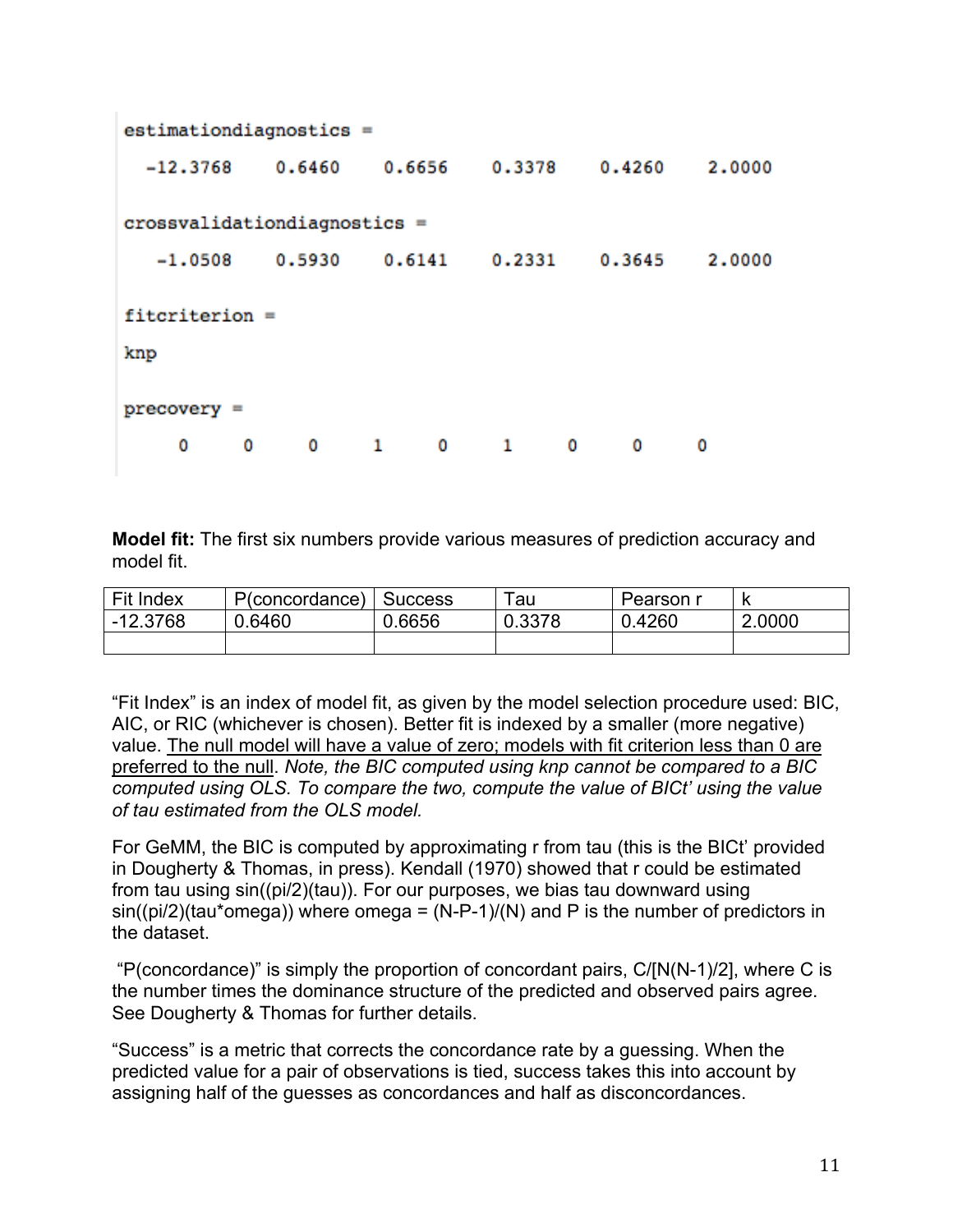"Tau" is the Kendall's tau between the observed and predicted values. This is analogous to a multiple r, but provides a measure of monotonic fit, rather than linear fit.

"Pearson r" is the Pearson correlation between the observed and predicted values.

"k" is the number of non-zero predictors in the model, which indexes the complexity of the resulting model. Importantly, this is merely a frequency count of the number of parameters in the final model.

**Model Parameters:** The second set of numbers provides the beta weights for the selected model. The number of values here depends on the number of predictors (P) in the data set. So, if you used 9 predictors to predict, say income, then there will be a vector of length 9 concatenated to the end of the fit metrics. Some of these beta weights might be zero. In fact, the number of non-zero beta weights in this vector should be equal to **k.**

The figure below provides the output data for simresults.estimation for a data set that included 9 potential predictor variables. The output is for two random samples from a data set that included 133 total participants. Columns 1 – 5 give the various metrics of model fit, with the 6 column indicating how many predictors were ultimately selected by the model. For the first random sample, there are 3 predictors selected. Columns 7 through 15 (7+P-1) provide the weight estimates for the selected predictors. There are 3 predictors included in the best-fit model: predictors 2, 4 and 9.

EDU>> simresults.estimation ans  $=$ Columns 1 through 15  $0.6304$ <br> $0.5877$  $0.8103$ <br> $0.7603$  $3.0000$ <br> $2.0000$ 0.2670  $0.3690$ <br>0.5187  $\begin{matrix}0&0\\0&0\end{matrix}$  $0.4521$ <br> $0.5795$  $\frac{0}{0}$  $\frac{0}{0}$ Columns 16 through 24  $-0.0710$   $0.1670$   $-0.0518$ <br>0.0358 0.0207 0.0956  $\begin{array}{cccc} 0.3516 & -0.0316 & -0.0133 & 0.1035 & 0.1476 \\ 0.0538 & -0.0463 & 0.0545 & 0.1248 & 0.1719 \end{array}$  $0.4521$ <br> $0.4474$ **RDIDS** 1

The columns 16 – 24 show the OLS derived betas for the same data. Note that the betas aren't equivalent, suggesting that the monotone solution isn't equivalent to the best linear solution.

# **Conducting split-half cross-validation**

A particularly diagnostic method for evaluating the quality of a statistical modeling solution is to use cross-validation methodology. In cross-validation, one is interested in using the estimated parameter for prediction. That is, instead of focusing on the how